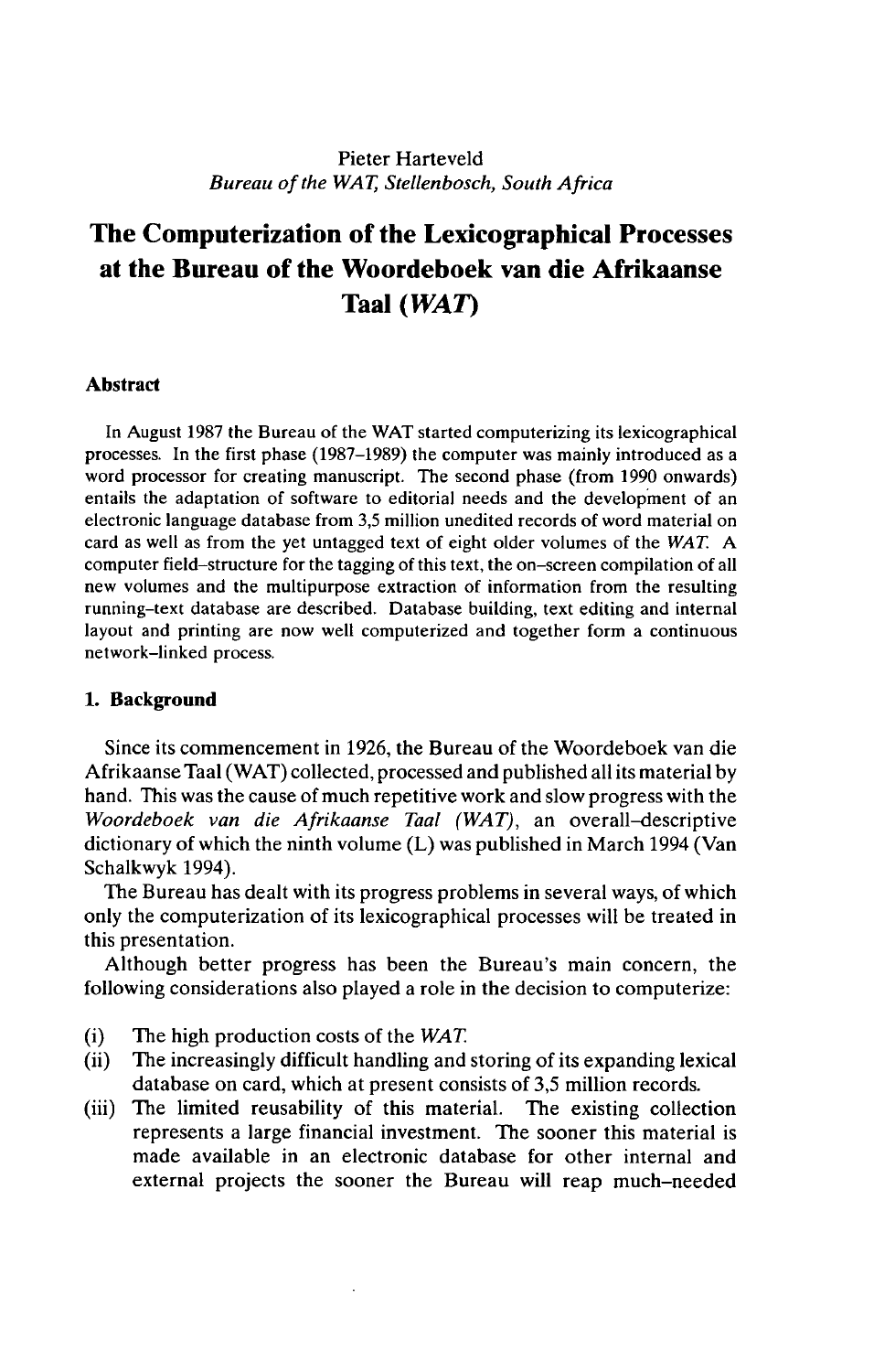commercial benefits from it and will be able to update it cost-effectively (Swanepoel and Morris 1988: 108).

- (iv) The additional responsibilities which were assigned to the Bureau, e.g. marketing and sales, necessitated some form of automatization in order to lighten the burden,
- (v) The Bureau's gradual course towards autonomy and financial independence.

#### **2. Planning and implementation of phase I**

For the Bureau of the WAT, which has always been a relatively small budget-driven, State-dependent organization, a project of this magnitude has serious management, personnel and financial implications. There were no funds available to complete the project in a short time span nor to buy sophisticated commercially available lexicographical computer programs. Therefore, the Bureau had to look for a cheaper option and extend the project over several years.

#### **3. Advantages of computerization for the Bureau**

Research for a report on the short- and long-term advantages of computerization and the feasibility of such a project was done (Harteveld 1988:14-20). It included an enquiry as to the expectations and needs of the editors. The editors had very practical requests, which amounted to having direct access to an electronic lexical database in order to expedite the process of dictionary making and to eliminate routine tasks.

Also other advantages were identified, most of them being familiar to other dictionary projects (cf. Aitken 1978: 29; Jackson 1988: 236; Van Sterkenburg 1984:115; Landau 1984: 276).

One of them was the possibility of automatically compiling smaller dictionaries to generate funds.

Another was that the period between completion of the manuscript and the publication of the dictionary could be shortened because all corrections have to be made once only - on screen. This could reduce formal proofreading to a bare minimum. Direct electronic transfer of files to a printing house or an internal DTP unit would render time-consuming handsetting unnecessary and prevent errors being made. Desktop publishing could also save considerably on printing expenses.

Furthermore, programs could be incorporated or developed to assistin the training of new editors.

#### **4. Advantages of computerization for the dictionary user**

The user will probably be in possession of the completed WAT sooner and at a lower price. The representativeness of the material included and the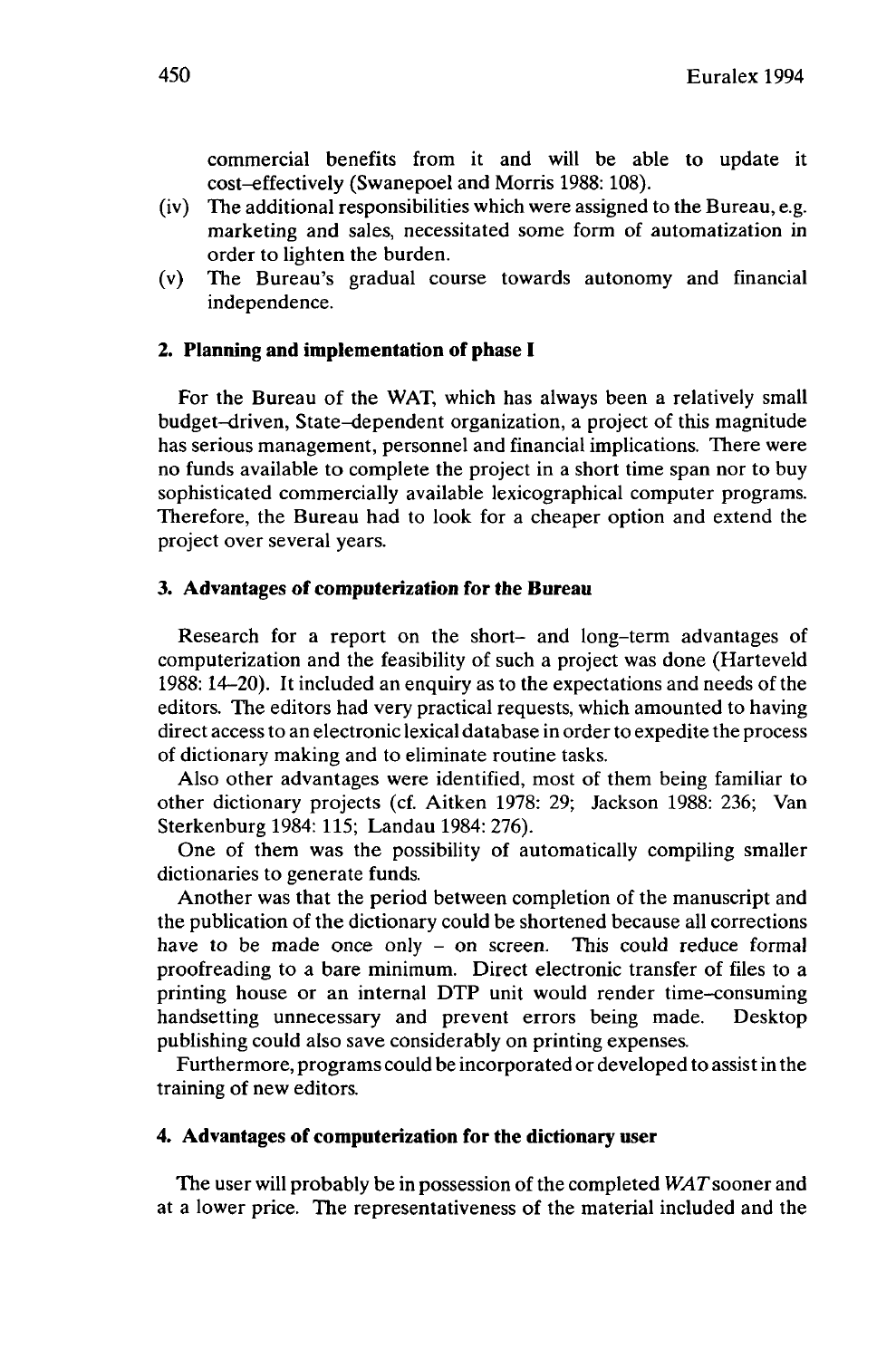overall standard of the dictionary will have improved. Other comparable dictionary projects could benefit from access to the computerized database and the availability of the *WATin* other media, e.g. on CD-ROM disc (cf. Jackson 1988: 237; Van Sterkenburg 1992: 213).

#### **5. Stage reached with phase I**

The first phase of the computerization process, which extended from 1987 to 1989, mainly dealt with the problems of adapting to and becoming proficient with the computer. Computer application was restricted to normal word processing on commercial programs.

#### **6. Planning and implementation of phase II**

The second phase, which started in 1990 and is still in progress, mainly comprises the adaptation of programs to the editorial needs, the refinement and development of the computer system, the construction of an electronic lexical database and the optimal incorporation of the computer into the lexicographical processes. The aim of this phase is the computerization of all processes, from data capture to the final printing of the dictionary.

In the meantime, May 1989, the Bureau of the WAT was instructed by its Board of Control to do thorough strategic planning of all its activities. Special attention was to be given to the role of computerization in expediting the Bureau's work. This offered an ideal occasion to adjust the editorial and computerization processes to each other. Reports on this planning were brought out in the same year (Editors, Bureau of the WAT 1989; Harteveld and Nieuwoudt 1989).

Atthe end of 1989 the Human Sciences Research Counsel (HSRC), doing research in computer lexicography by means ofits *LEXI* project, undertook to develop the software necessary for handling the databases of the Bureau (Alberts and Nieuwoudt 1992).

This resulted in, *inter alia,* the co-developer of the *LEXI* program being seconded by the HSRC to the Bureau for ten months. He had to adapt the program, a *dBASE IV Runtime* version, to the Bureau's needs, as well as assist the editors in using it. *LEXI* is the only locally developed program which permits direct in-house access for updating and extracting lexicographical data. It also allows for easy upgrading to more powerful programs and platforms.

An *Ethernet-based Novell NetWare* LAN was installed to connect all the PC's and integrate them in the computer network of the University of Stellenbosch. Hands-on hard disk storage capability amounts to about one gigabyte, with access to many gigabytes more on the main-frame of the University.

All of these tasks have been completed and the programs implemented on time and according to budget.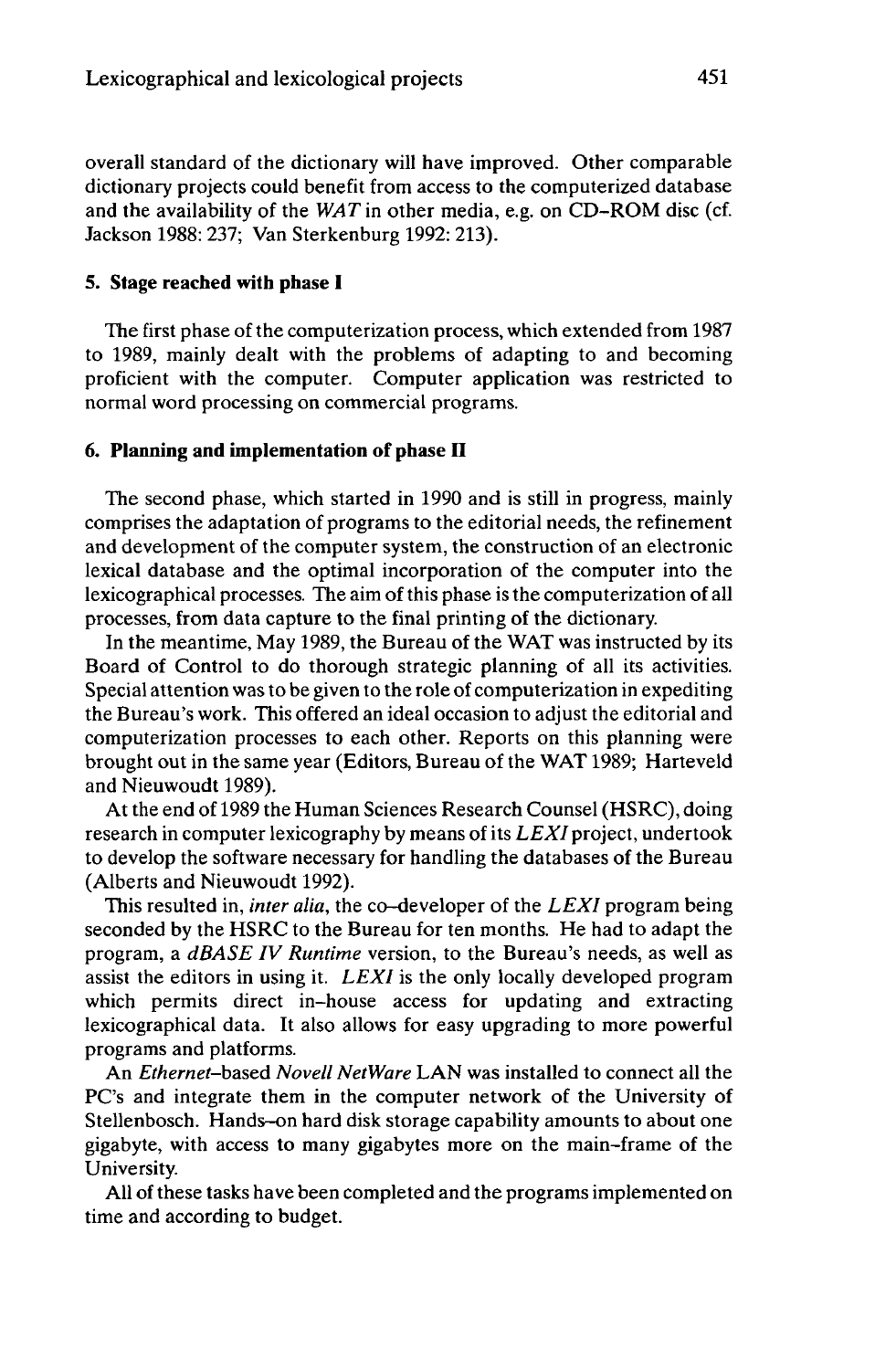#### **7. Transfer of new lexical material to DATABANK I**

Since January 1990 no new citation material has been excerpted or accepted on card. It is directly encoded on computer into DATABANK I, the database for raw material. This is done with the program version *LEXI-WATI* which is also used for data processing, e.g. complex searching, sorting, displaying, updating and downloading. During trial runs on a 386 PC, *LEXI-WAT I* was able to do ten searches in one second through all lemma fields of 250000 records.

## **8. Transfer of material in the existing card index to DATABANK I**

The Bureau's biggest and most expensive computerization task is the transfer of older lexical material on three and a half million cards into DATABANK I. This has to be done by keyboarding into LEXI-WAT I. At the moment the Bureau lacks the necessary funds and personnel to do this intensively; therefore, it has been decided to do it incrementally as work on *WAT*volume X progresses. This lexical database is calculated to reach the size of about three gigabytes.

#### **9. Concordance of publisher's texts and DATABANK I**

An additional, quantitative database or corpus of about 9 million concordanced words in context is envisaged. This will be built up by means of *WordCruncher,* an automatic indexing program, from an assortment of Afrikaans texts in electronic format obtained from a publishing house. The corpus will at first, for certain anticipated statistical purposes (cf. Summers 1993:190), be kept separately but could later be added to DATABANK **I.**

## **10. Transfer of the completed volumes of WAT to DATABANK II**

The completed and published volumes of *WAT* contain selected and verified lexical material which had never been available in electronic format. This text has now to a great extent been scanned by means of the *Hewlett Packard ScanJet* and *OmniPage 386.* It will be marked-up according to the developed *LEXI-WAT II* field structure and kept in database format in DATABANK II to facilitate searches and on-line interaction with the existing lexical database DATABANK!

## **11. Editorial word processing and DATABANK II**

It would have been ideal if *LEXI-WAT I* could have been used for manuscript production and editing as well (cf. Tompa and Raymond 1989: 15). As *dBASE TV* lacks a good word processing module and it would have been too cumbersome to develop one for it, the Bureau decided to do the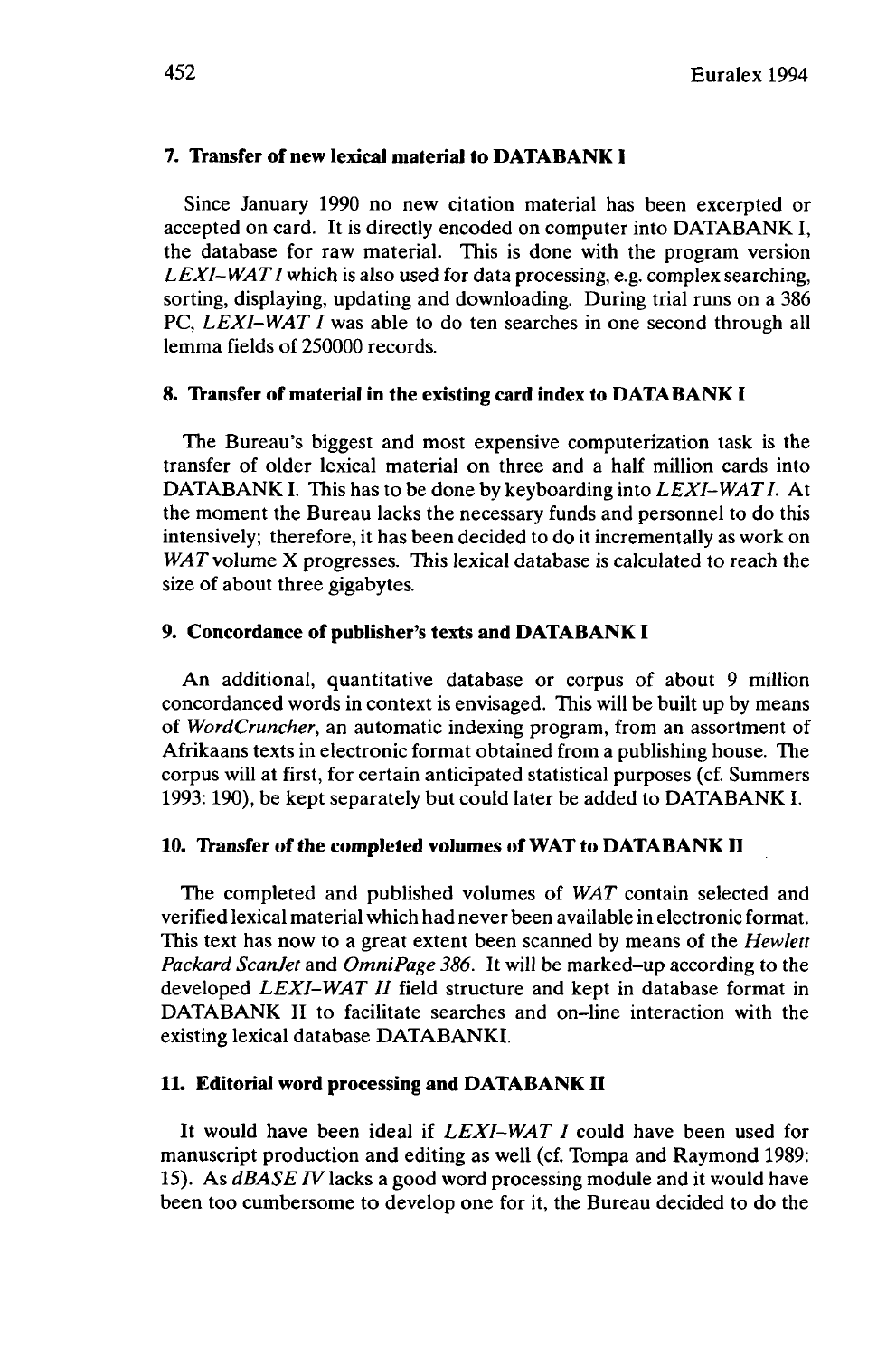opposite by duplicating the field structure it had developed and using it in *MS Word.* This is the word processing program which the Bureau had been using since phase I and with which the editors had become very familiar. The course taken offers a wide scope for multidirectional development. *MS Word* also puts powerful facilities for text control and contents updating at the editors' disposal.

The field structure for volume nine of the  $WAT$  consists of 111 information fields, including fields for sense and other numbers as well as fields for certain information not meant to be printed in book form (cf. Meijs 1992: 144). It has been tailored to the Bureau's manifold needs. Each field starts with an opening marker and closes on an end marker, both in hidden text format. Information is typed in printable text between these markers. The structure makes use of nesting. This principle implies that one field can encompass another, which also means that the whole structure is recursive in the sense that it can be repeated in itself. Fields typically are of the following configuration:

<ARTICLE LEVEL 0/> <SENSE NUMBER/><SENSE NUMBER\> <HOMONYM NUMBER/><HOMONYM NUMBER\> <LEMMA/><LEMMA\> ......................

<ARTICLE LEVEL 0\>

Although developed autonomously and not derived from SGML, the field structure of *LEXI-WATII* (in *MS Word* 5) does work on the same principle as SGML. Like the Centre for the *New OED,* which has omitted the concept of attributes from their model of tagged text (Tompa 1990: 88), the Bureau also does not use attributes but rather nested tags, except in its ARTICLE LEVEL field, where the number '0', as can be seen above, is an attribute.

In its development of the field structure, the Bureau adhered to Darrell R. Raymond's dictum that "a structure's appropriateness is not a property of the data alone, but also of its intended use" (Tompa 1990: 85). Obviously, the Bureau's own needs enjoy priority as far as determining the contents of the database and their structuring are concerned. This priority, however, does not preclude keeping DATABANK I open-ended, e.g. to facilitate linguistic research.

The field structure is a dynamic one in the sense that it can easily be adapted to new needs and that editors may delete unused fields to save disc space. It also offers mainly two feasible options for building a processible database from text created within these information fields. The dictionary text (in word-processor format) can either be transferred to corresponding information fields generated in *LEXI-WATII* (in *dBASE IV)* to constitute a true relational database, or be transformed into the format used by programs like *Pal* in *Editor's Workbench* from Open Text Systems to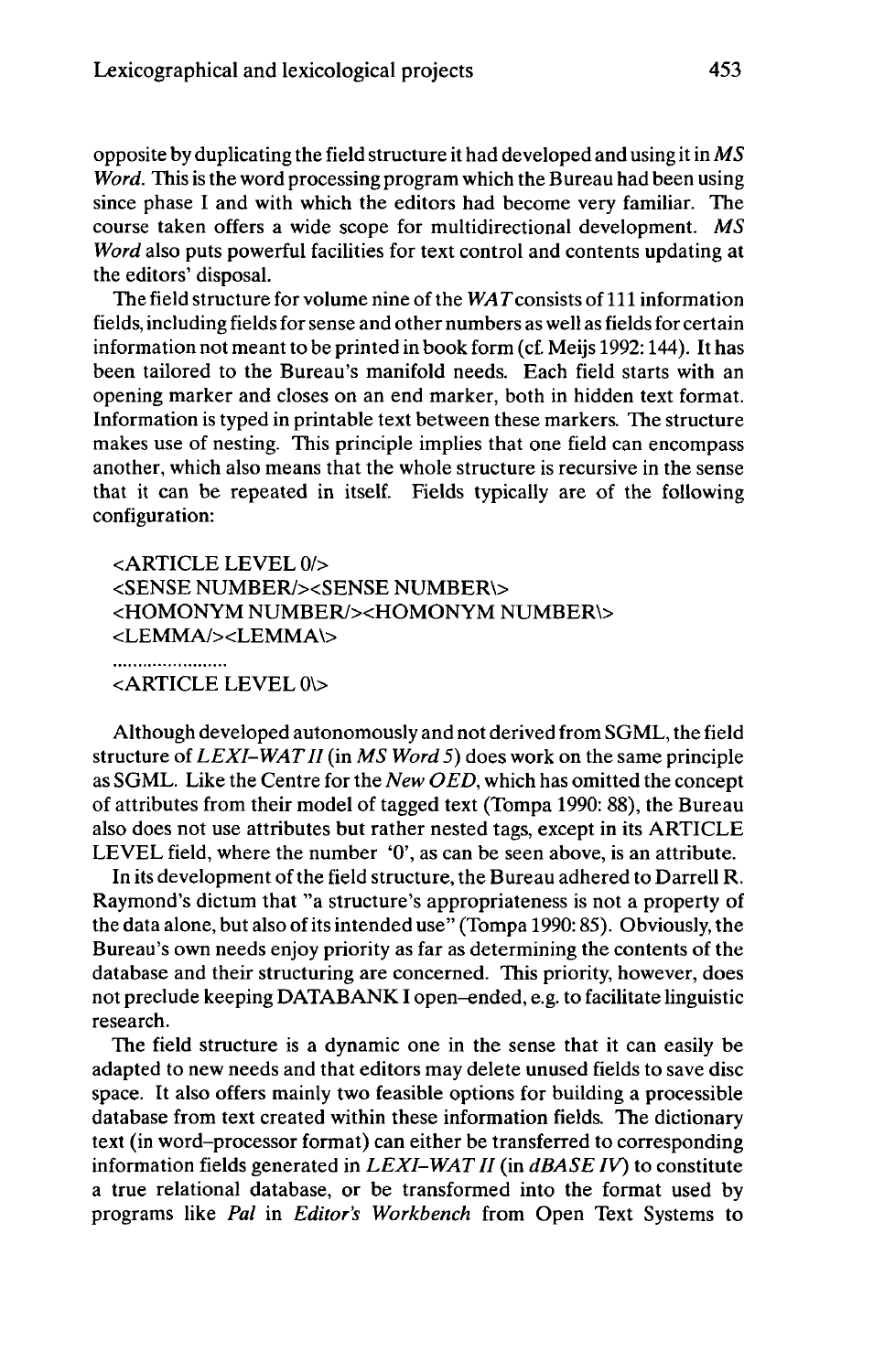constitute a true running-text database. For the latter, some adaptations of the field markers, done automatically by computer, will be necessary.

All new dictionary text produced in *LEXI-WATII*(in *MS Word* 5) is kept in this word-processor format till the dictionary volume of which it forms part has been finally set and printed. Only then will this text be transferred to DATABANK II. This delay ensures that the printed text and the database text will fully correspond.

The editorial processes proceed as follows: Raw data is for the time being selected from both the citation card index and the electronic database (DATABANK I). Data from the latter is downloaded with full text formatting and transmitted via network onto the editor's screen in *MS WordS* from where it can be directly imported into the manuscript text. In the future, the corpus of concordanced texts could also form part of DATABANK I; in the meanwhile, this data will be selected and downloaded onto the editor's screen in *WordCruncher* format. The field structure, or parts thereof, can be called up by means of macros. The order of the field structure must be strictly adhered to. To form an impression of how the fully formatted text will finally be printed, the editor simply has to press a code to make the field markers in hidden text disappear from the screen. After it has gone through all the refinement processes the finished dictionary text is electronically downloaded from here to the in-house reprographic department for layout and setting.

For the latter processes, the Bureau has standardized on Advent's *3B2* DTP program. Internal printing and the preparation of camera-ready hard copy are done on a laser printer using *PostScript* fonts. Printing masters can also be played out directly on film by high-quality *PostScript* typesetting machines. Mass printing of the *WAT*is done by an external printing house.

#### **12.** Advantages of the LEXI-WAT II field structure

Working within this field structure leads to a systematic, uniform and balanced presentation of lexicographical material. This serves both the editor and the user. The former knows in what order to present the information and the latter where to find it in the article. The structure also facilitates team work. Team members can specialize in different fields of information. Also, the field structure has been found to be a better inspiration to start a day's work than a blank sheet of paper.

Once in database format, the field structure practically automatizes the extraction of fully formatted and directly printable text for the compilation of a variety of smaller satellite publications, *inter alia* pronunciation, collocation and synonym dictionaries, and even bilingual products. This facility can develop into a very useful source of additional income.

See the Addenda for a typical application of the Bureau's field structure as well as for camera-ready copy of its dictionary text.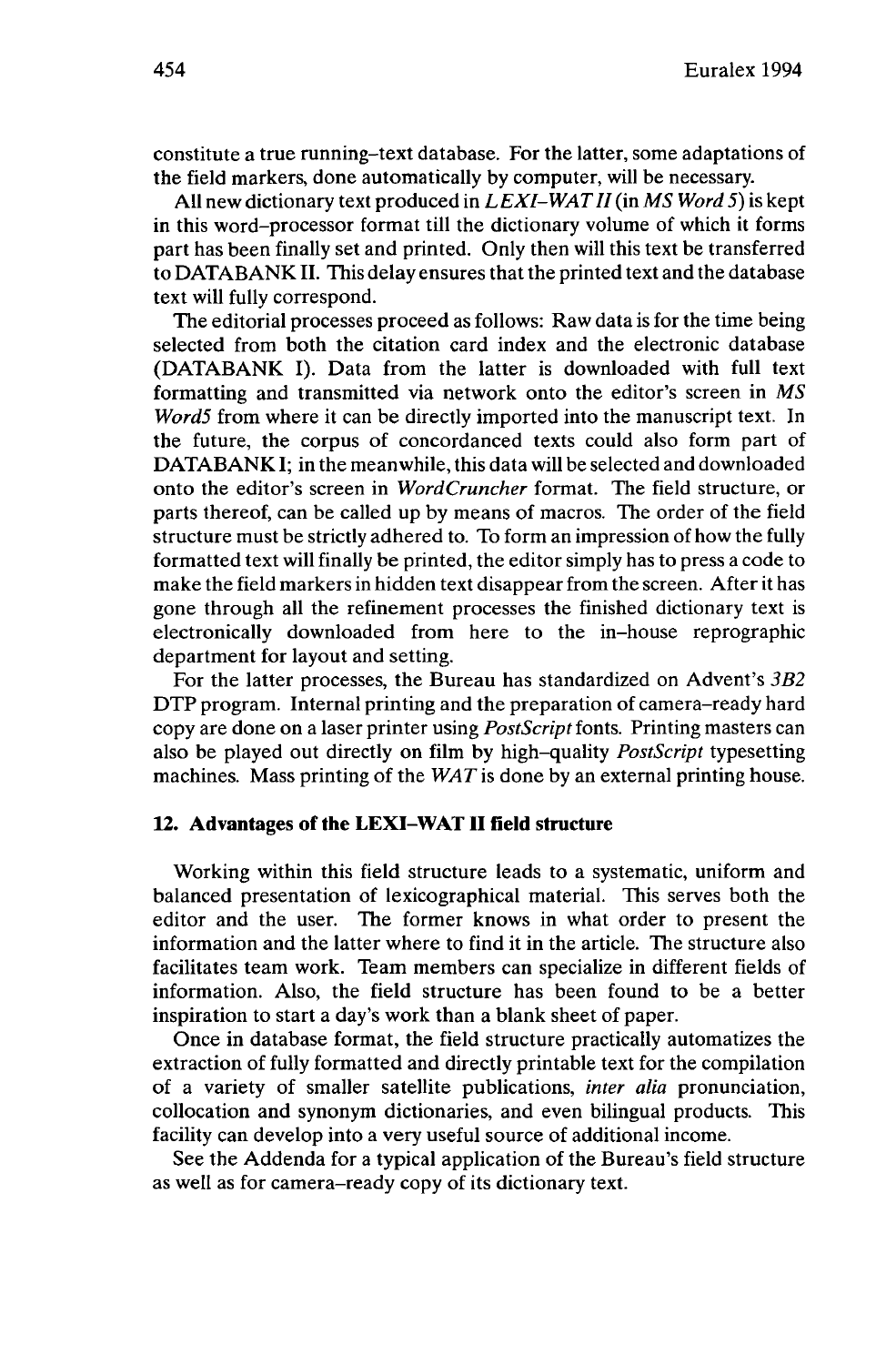## **13. Conclusion**

With the publication of volume IX of the *WAT,* the point has been reached that all the lexicographical production stages, from material collection to setting, are forming one continuous in-house process. This is what the Bureau planned to achieve.

The success of any project can be determined by the extent to which the expectations or aims are fulfilled, as measured against cost and time. By this reckoning, if the internal results thus far reached are keptin mind, one could claim that the computerization project of the Bureau of the WAT has been successful. However, the lexicographical quality of the finished product has to be judged by its users. The first reports in this regard have been very positive.

It is expected that the computer, as no other tool, will increasingly help to expedite the completion of the *WAT,* improve its overall standard and put it on a sound financial basis.

#### **References**

- Aitken, A.J. 1978. "Historical Dictionaries, Word Frequency, Distribution and the Computer." Cahiers de lexicologie 32: 28 47. Paris: Institut National de la Langue Française.
- Alberts, Marietta and Nieuwoudt, Bernard A. 1992. Die LEXI-program: 'n gerekenariseerde woordeboekprogram. Verslag LEXI-12. Pretoria: Raad vir Geesteswetenskaplike Navorsing.
- Editors, Bureau of the WAT. 1989. Verslag oor die strategiese beplanning vir die Buro van die WoordeboekvandieAfrikaanseTaal. Stellenbosch: Büro van die WAT. Unpublished report.
- Harteveld, P. 1988. "Die rekenarisering van die werksaamhede van die Buro van die WAT." Die Taalpraktisyn 2: 10 27. Sunnyside, Pretoria: Suid-Afrikaanse Instituut van Vertalers.
- Harteveld, P. and Nieuwoudt, B.A. 1989. Die rekenarisering van die werksaamhede van die Buro van die WAT. Verslag van samesprekings gevoer en aanbevelings gedoen oor die voortsetiing van die rekenariseringsproses binne die struktuur van die RGN se LEXI-projek. Stellenbosch: Büro van die WAT. Unpublished report.
- Jackson, Howard. 1988. Words and Their Meaning. London: Longman.
- Landau, S.I. 1984. Dictionaries: The Art and Craft of Lexicography. New York: The Scribner Press.
- Meijs, Willem. 1992. "Computers and Dictionaries" in Christopher S. Butler (ed.), Computers and Written Texts. 141 165. Oxford: Blackwell.
- Summers, Delia. 1993. "Longman/Lancaster English Language Corpus Criteria and Design." International Journal of Lexicography (6) 3: 182 208. Oxford: Oxford University Press.
- Swanepoel, PH. and Morris, R. (ed.). 1988. Die rekenarisering van leksikografiese prosesse. WORDNET-projek van die LEXINET-program. Verslag LEXI-4. Pretoria: Raad vir Geesteswetenskaplike Navorsing.
- Tompa, Frank Wm. 1990. "What is (tagged) text?" in Dictionaries in the Electronic Age: Proceedings of the Fifth Annual Conference of the UW Centre for the New Oxford English Dictionary. 81 93. Second edition. Waterloo, Ontario: UW Centre for the New Oxford English Dictionary.
- Tompa, Frank Wm. and Raymond, Darrell R. 1989. Database Design fora Dynamic Dictionary. Waterloo, Ontario: UW Centre for the New Oxford English Dictionary.
- Van Schalkwyk, D.J. (ed.). 1994. Woordeboek van die Afrikaanse Taal. Negende deel. L. Stellenbosch: Büro van die **WAT.**
- Van Sterkenburg, P.G.J. 1984. Van woordenlijst tot woordenboek: Inleiding tot de geschiedenis van woordenboeken van het Nederlands. Leiden: E.J. Brill.
- Van Sterkenburg, P.G.J. 1992. Het Woordenboek der Nedertandsche Taal: Portret van een taalmonument 's Gravenhage: Sdu Uitgeverij Koninginnegracht.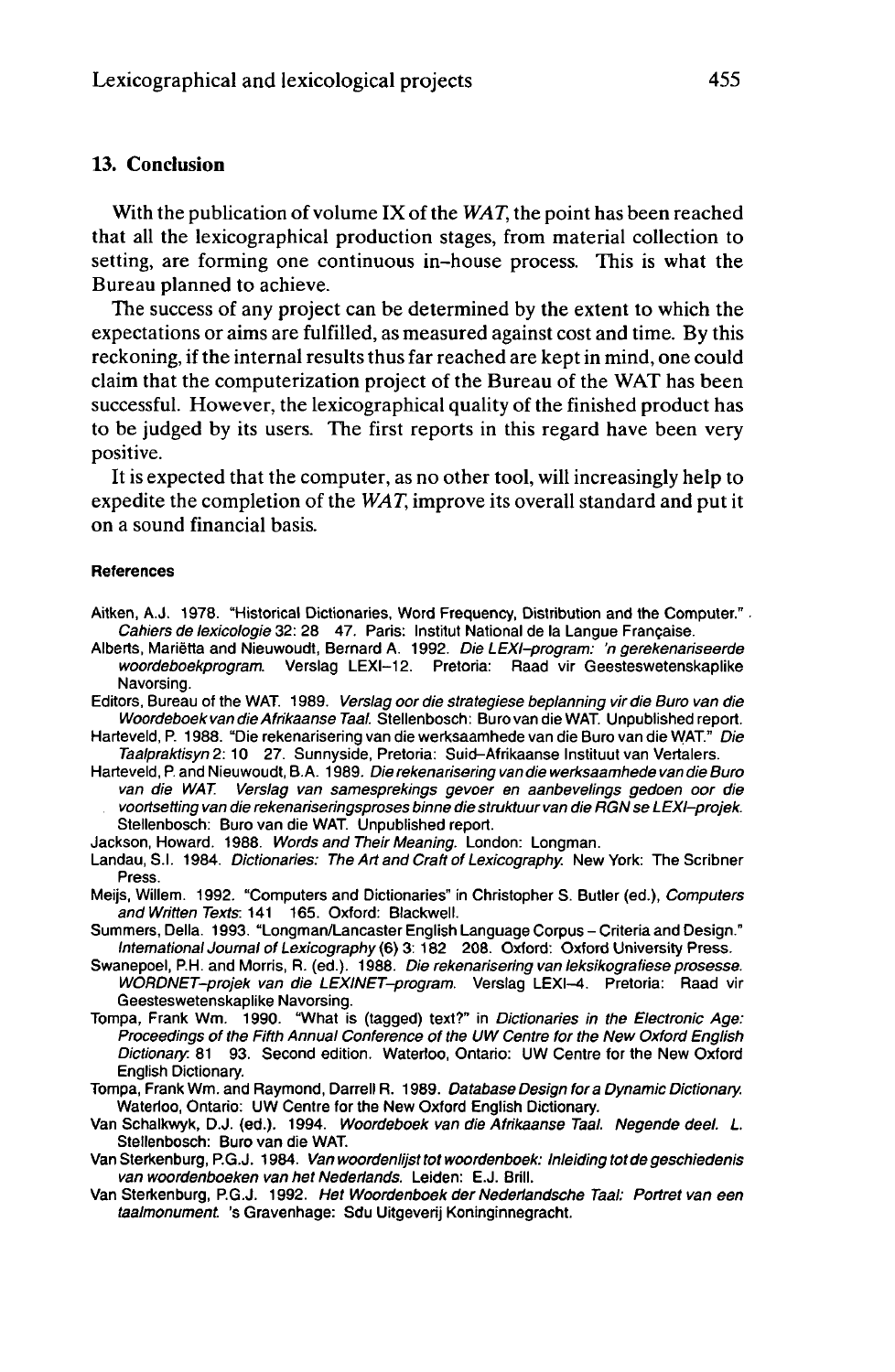## **ADDENDA**

## **1. The article of** *leeubos* **as compiled within the** *LEXI-WATII***field structure in** *MS Word 5* **(partially translated from the Afrikaans)**

<ARTICLE LEVEL 0/>

<LEMMA/>leeubos [lion bush]<LEMMA\> <SORTING LEMMA/>leeubos<SORTING LEMMA\> <PRONUNCIATION/>[le:u'bcs] <PRONUNCIATION\> <POS/>s.nw. [noun] <POS\>

<ARTICLE LEVEL l/>

<ARTICLE LEVEL <sup>1</sup> a/>

<SENSE NUMBER/> **la** <SENSE NUMBER\>

<ALTERNATIVES/>Ook *leeubossie* [Also in the diminutive form of *lion bush].* <ALTERNATIVES\>

<DEFINITION/>Inheemse struik, <Taxonomy/>Zygophyllum morgsana (fam. *Zygophyllaceae)<Taxonomy\>,* tot <sup>1</sup> m hoog met vlesige liggroen blare, liggeel blomme en viervlerkige doosvrugte

[Indigenous shrub, *Zygophyllum morgsana* (fam. *Zygophyllaceae),* up to <sup>1</sup> m high, with pale green leaves, pale yellow flowers, and four-winged capsules]; <DEFINITION\>

<SYNONYMS/>sin. *skilpadbos; vetbos* (minder gebruiklik) [synonyms *tortoise bush; fat bush* (less frequent)]. <SYNONYMS\> <ARTICLE LEVEL <sup>1</sup> a\>

<ARTICLE LEVEL <sup>1</sup> b/>

<SENSE NUMBER/> b <SENSE NUMBER\>

<DEFINITION/>Inheemse wydvertakkende bos of goed gevormde boom, <Taxonomy/> *Salvadora angustifolia* (fam. Sa/vadoraceae)<Taxonomy\>, met 'n growwe vaal bas en smal blougroen of vaalgroen effens vlesige blare en ronde vruggies

[Indigenous, wide-branched shrub or well-shaped tree, *Salvadora angustifolia* (fam. *Salvadoraceae),* with a rough grey bark, narrow blueish green or greyish green, slightly succulent leaves, and small round fruit]. <DEFINITION\>

<ARTICLE LEVEL <sup>1</sup> b\> <ARTICLE LEVEL 1\>

<ARTICLE LEVEL 2/> <SENSE NUMBER/> 2 <SENSE NUMBER\> <DEFINITION/>Enige bos waarin leeus graag hou [Any bush where lion prefer to keep]: <DEFINITION\>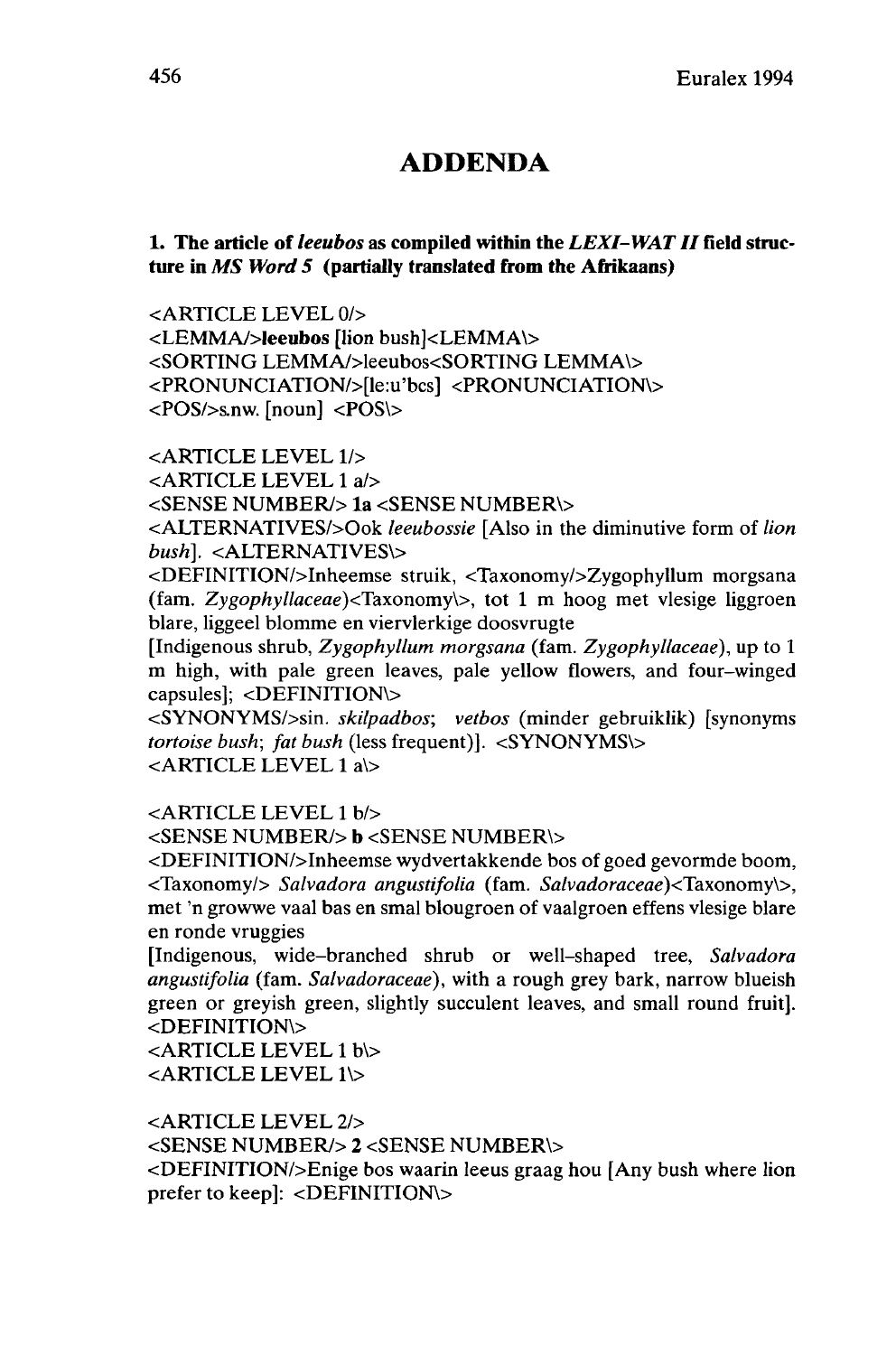<EXAMPLES/xQuotation/>Hulle (die leeus) *(soek) skuiling in die doringlose ruie leeubos* <Author/>(0. Pirow: <Author\><Source/>Sjangani, <Year/>1953<Year\>, 31). <Source\xQuotation\>

<Quotation/>Hoe goed het ek die haak-en-steekplate... later leer ken! Dit was die leeubos van Ngésomit <Author/>lor/>(Sangiro: <Author/>hor/><Source/> Simba,<Year/>ear/>1944<Year\>, 29). <Source\><Quotation\><EXAMPLES\> <ARTICLE LEVEL 2\>

<ARTICLE LEVEL 0\>

#### 2. The same **article of** *leeubos* as **published** in **WAT IX.**

**leeubos** [le:u'bos] s.nw.

<sup>1</sup> a Ook *leeubossie.* Inheemse struik, *Zygophyllum morgsana* (fam. *Zygophyllaceae),* tot <sup>1</sup> m hoog met vlesige liggroen blare, liggeel blomme en viervlerkige doosvrugte; sin. *skilpadboy, vetbos* (minder gebruiklik).

**b** Inheemse wydvertakkende bos of goed gevormde boom, *Salvadora angustifolia* (fam. *Salvadoraceae),* met 'n growwe vaal bas en smal blougroen of vaalgroen effens vlesige blare en ronde vruggies.

2 Enige bos waarin leeus graag hou: *Hulle* (die leeus) *(soek) skuiling in die doringlose ruie leeubos* (O. Pirow: Sjangani. 1953, 31). *Hoe goed het ek die haak-en-steekplate ... later leer ken! Dit was die leeubos van Ngésomit* (Sangiro: Simba, 1944, 29).